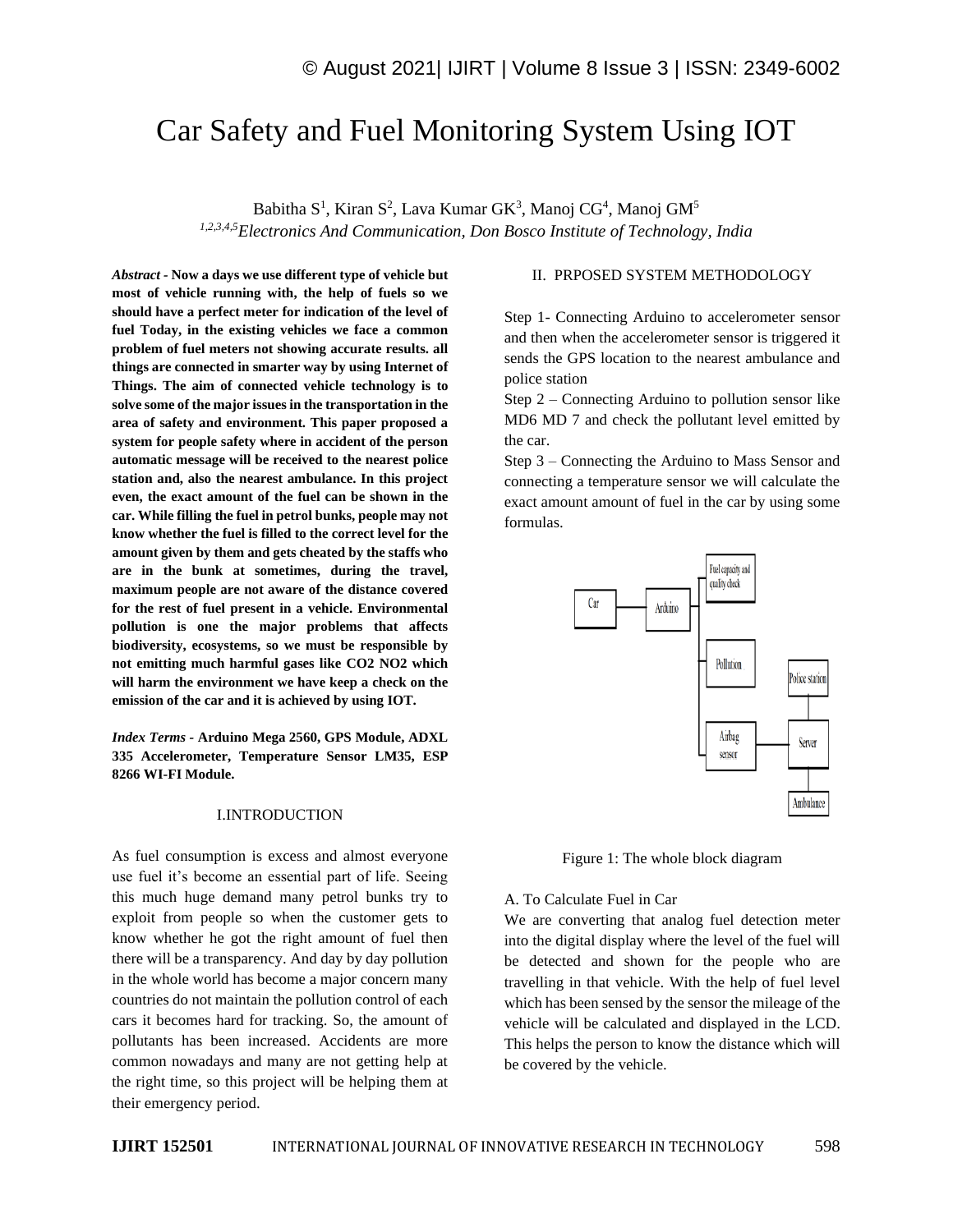

#### Figure 2: Fuel detection block diagram

In this system a mass Sensor is placed, and a temperature sensor is placed in the fuel tank. We will be measuring the tank when the fuel is filled and only the tank weight when fuel is not present.

Mass= tank mass with fuel - tank mass at zero fuel (in Kg)

Temperature is measured using temperature sensor

Temperature= (in degree Celsius)

Density of the fuel is calculated based on temperature chart.

Now By using formula we can calculate the exact volume

#### VOLUME= MASS / DENSITY

B. Car Safety

When an accident occurs, there will be bursting of airbag, it happens when the accelerometer sensor senses a crash at that point of time airbag produces a gas which makes to inflate the airbag in 30msec. At this point the Arduino will sense that sensor is on then the GPS will be triggered in the Arduino and then the location is sent to the server and then the message will be sent to nearest police station or control room and ambulance. Then the person in the car can be hospitalized.



#### Figure-3 Car Safety working Block Diagram

#### C. Fuel Emission

At the silencer there will be sensors like carbon dioxide and nitrogen dioxide Sulphur detection sensor using this sensor the content of emission of combustion gas is found out and Arduino will be set to the maximum limit where the car emits the pollutant. Then it compares the emitted pollutants with the permissible emission, if it exceeds the given limit then a warning is shown in the LCD display and then also the content of pollutants emitted from the silencer.

Figure-4 Fuel emission testing integration block diagram

# III. COMPONENTS REQUIRED

#### A. Arduino Mega 2560

The Arduino Mega 2560 is a microcontroller board based on the ATmega2560 (datasheet). It has 54 digital input/output pins (of which 14 can be used as PWM outputs), 16 analog inputs, 4 UARTs (hardware serial ports), a 16 MHz crystal oscillator, a USB connection, a power jack, an ICSP header, and a reset button. It contains everything needed to support the microcontroller; simply connect it to a computer with a USB cable or power it with a AC-to-DC adapter or battery to get started. The Mega is compatible with most shields designed for the Arduino Duemilanove or Diecimila.



Figure-4 Arduino Mega 2560

# B. GPS Module

The NEO-6MV2 is a GPS (Global Positioning System) module and is used for navigation. The module simply checks its location on earth and provides output data which is longitude and latitude of its position. It is from a family of stand-alone GPS receivers featuring the high-performance u-blox 6 positioning engine. These flexible and cost-effective receivers offer numerous connectivity options in a miniature (16 x 12.2 x 2.4 mm) package.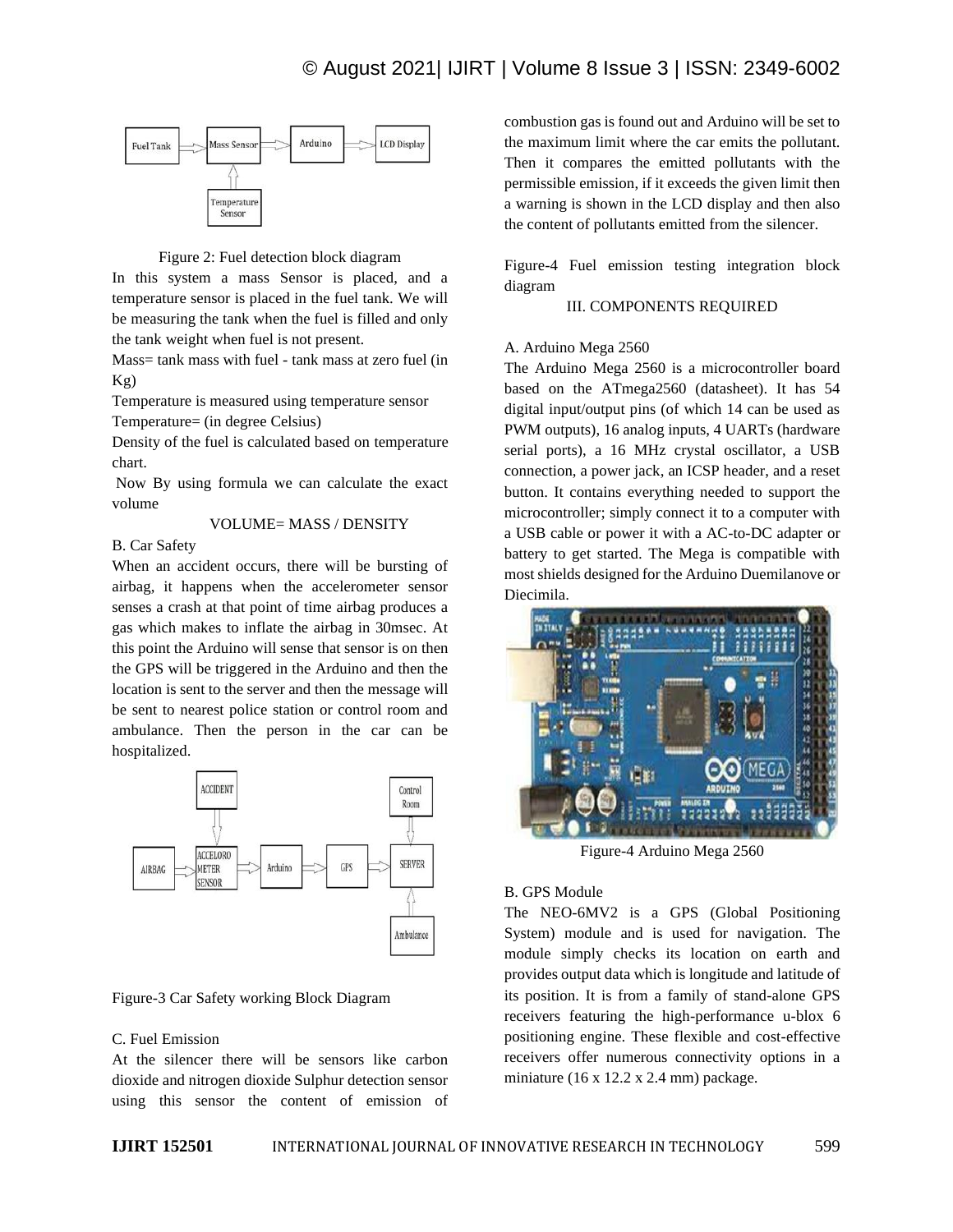## C. GPS MODULE

The SIM800A Quad-Band GSM/GPRS Module with RS232 Interface is a complete Quad-band GSM/GPRS solution in an LGA(Land grid array) type which can be embedded in the customer applications. SIM800A support Quad-band 850/900/1800/1900 MHz, it can transmit Voice, SMS, and data information with low power consumption.

With tiny size of 100 x 53 x 15 mm, it can fit into slim and compact demands of custom design. Featuring and Embedded AT, it allows total cost savings and fast time-to-market for customer applications.

#### D. Load Cell

A load cell is a transducer which converts force into a measurable electrical output. Although there are many varieties of load cells, strain gage-based load cells are the most commonly used type. Except for certain laboratories where precision mechanical balances are still used, strain gage load cells dominate the weighing industry. Pneumatic load cells are sometimes used where intrinsic safety and hygiene are desired, and hydraulic load cells are considered in remote locations, as they do not require a power supply. Strain gage load cells offer accuracies from within 0.03% to 0.25% full scale and are suitable for almost all industrial applications.

#### E. ADXL335 Accelerometer

The ADXL335 is a small, thin, low power, complete 3-axis accelerometer with signal conditioned voltage outputs. The product measures acceleration with a minimum full-scale range of  $\pm 3$  g. It can measure the static acceleration of gravity in tilt-sensing applications, as well as dynamic acceleration resulting from motion, shock, or vibration. The user selects the bandwidth of the accelerometer using the CX, CY, and CZ capacitors at the XOUT, YOUT, and ZOUT pins. Bandwidths can be selected to suit the application, with a range of 0.5 Hz to 1600 Hz for the X and Y axes, and a range of 0.5 Hz to 550 Hz for the Z axis. The ADXL335 is available in a small, low profile, 4  $mm \times 4 mm \times 1.45 mm$ , 16-lead, plastic lead frame chip scale package.

# F. Temperature sensor LM35

LM35 is a precession Integrated circuit Temperature sensor, whose output voltage varies, based on the temperature around it. It is a small and cheap IC which can be used to measure temperature anywhere between  $-55^{\circ}$ C to  $150^{\circ}$ C. ... There will be rise of  $0.01V(10mV)$ for every degree Celsius rise in temperature G. Ultrasonic Sensor

Ultrasonic ranging module HC - SR04 provides 2cm - 400cm non-contact measurement function, the ranging accuracy can reach to 3mm. The modules include ultrasonic transmitters, receiver and control circuit.

#### H. Gas Sensor

A gas sensor is a device which detects the presence or concentration of gases in the atmosphere. Based on the concentration of the gas the sensor produces a corresponding potential difference by changing the resistance of the material inside the sensor, which can be measured as output voltage. Based on this voltage value the type and concentration of the gas can be estimated.

#### I. ESP8266 WiFi Module

ESP8266 is a 3V Wi-Fi module very popular for its Internet of Things applications. ESP 8266 maximum working Voltage is 3.6V and its very important to note. You must know how to power it, how to serialconnect it with Arduino safely, how to ping and many other things. You should use software like Circuito.io, Tinker cad, Fritzing to simulate and work with the board safely. You should also use Logic Level Controller to use with ESP8266 module.

# J.LCD Display

What is LCD Liquid crystal display is the used for displays the data. LCD is polarizing filter film with horizontal and vertical axis to block or pass the light. Reflective surface to send light back to viewer. LCD display use to display the data. LCD display composed of pixel made up of Liquid crystal. LCD is the thin flat panel that can let light go through it or can blocked the light. LCD consist of 16 pins. Some common LCD's connected are 16X2 and 20X2.Lcd uses power supply of 5v.

#### K. Arduino IDE Programming

The Arduino Integrated Development Environment or Arduino Software (IDE) - contains a text editor for writing code, a message area, a text console, a toolbar with buttons for common functions and a series of menus. It connects to the Arduino and Genuino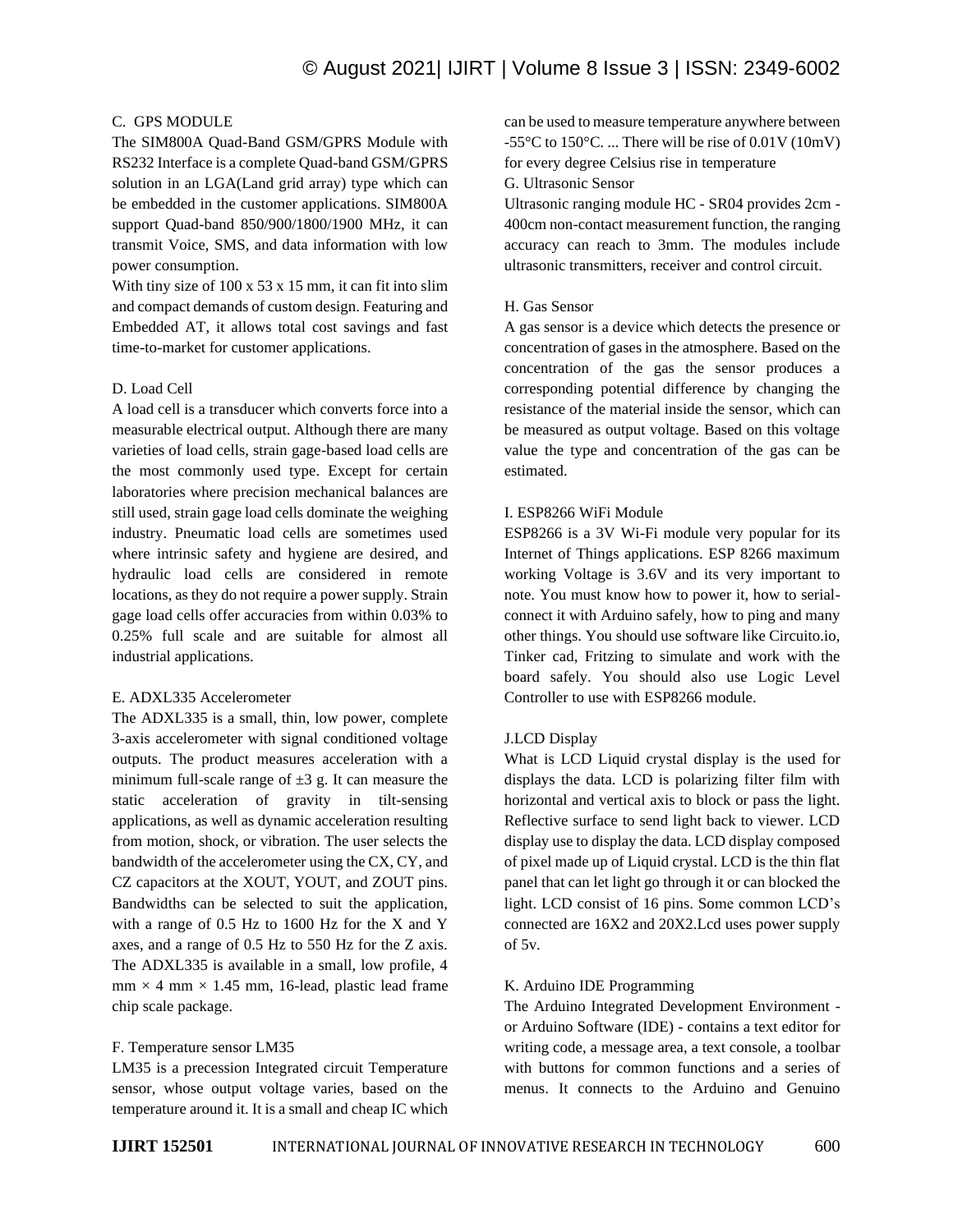hardware to upload programs and communicate with them.

# L. Things Speak

ThingSpeak™ is an IoT analytics platform service that allows you to aggregate, visualize and analyze live data streams in the cloud. ThingSpeak provides instant visualizations of data posted by your devices to ThingSpeak. With the ability to execute MATLAB® code in ThingSpeak you can perform online analysis and processing of the data as it comes in. ThingSpeak is often used for prototyping and proof of concept IoT systems that require analytics.

# IV.CONCLUSION

From this Project exact measurement of the Fuel will be determined by which a person can know still how much fuel left in car to refuel the tank. Whenever the person in the car tries to refuel, he will be getting to know the exact amount of fuel intake in the fuel tank, so that the cheating of the petrol bunks can be found out easily without testing it manually. And also, the quality of the petrol is tested, whenever the emission of the fuel takes place if more impurities of the combusted air present a warning symbol is given to the driver then the driver gets to know that fuel is mixed with impurities so that he can avoid going to that petrol bunk during the next refuel. And if there is a major accident in remote area where no is available on road or near to that accident no one is there to help at that point of time this device helps to send a automated message to the nearest ambulance and also police station with the exact GPS location of the accident.

# V.RESULT



Fig5- Whole system image

# At Point of Accident

When the accident occurs, the Arduino sends a message to the mobile saying the exact location of the place at which accident occurred. In which there will be a google maps link when we click the link it directs to Google Maps.

| $2:35$ PM                   | 0.3KB/s &     (25 |
|-----------------------------|-------------------|
|                             |                   |
|                             | India             |
| $2-35$ PM                   |                   |
| <b>Accident Occured!</b>    |                   |
| http://maps.google.com/maps |                   |
| ?&z=15&mrt=yp&t=k&q=12      |                   |
| 95607185,77.51768493        |                   |
| <b>Accident Occured!</b>    |                   |
| http://maps.google.com/maps |                   |
| ?&z=15&mrt=yp&t=k&q=12      |                   |
| 95608139,77.51767730        |                   |
| <b>FUEL STATUS: LOW</b>     |                   |
|                             |                   |
|                             |                   |
|                             |                   |
|                             |                   |
|                             |                   |
|                             |                   |
|                             |                   |
|                             |                   |

Fig 6- Accident occurred message alert in mobile

# Fuel Weight

The weight of the fuel found out will be displayed on the LCD display and if the fuel weight is less it send alert to the mobile phone saying that the fuel level is low the vehicle



Fig 7- Fuel weight

# Gas Pollutant

If the percentage of gas exceeds 80% then it shows a message on LCD display stating that the gas is polluted, if its below 80% it shows that "gas is not polluted"